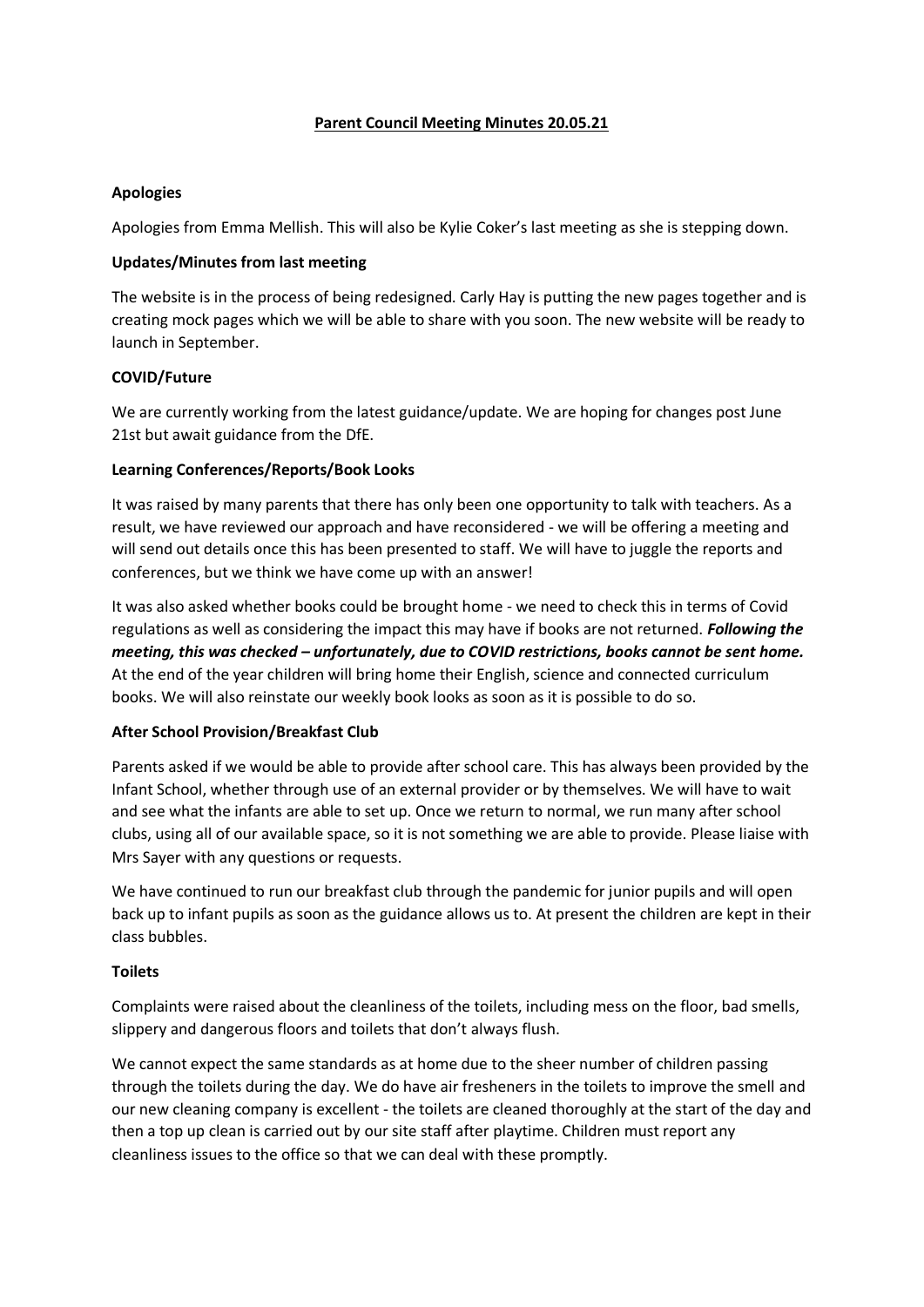During the summer we hope to begin a rolling programme of modernising the toilets.

### **School Uniform Affordability Laws**

Questions were asked in particular about the high price of the school tracksuit. Mrs Woolf explained that the colour additions to make it look smarter have increased the cost. To make it cheaper, we would have to compromise on quality and it would not be as long lasting. However, school tracksuits can be plain black - it doesn't have to be the logo option.

As time goes on, more will be available through our pre-loved sale at a much cheaper price.

## **PE Kit**

We will continue with children wearing PE kit to school on the days they have PE.

## **Catch-Up/Recovery Funding**

The school website states clearly how we have made use of the catch-up funding.

Assessments were completed on the children's return from lockdown and we have then targeted those for whom we have concerns about their progress. Groups have been created using experienced, qualified teachers (not tutors or support staff).

This is how we have always worked - it is common for children to participate in groups or booster sessions. The children were already familiar with this.

Parents haven't been informed as it is a very fluid arrangement - groups are continually assessed and changes made. Some interventions are very short. If we had serious concerns, parents would have been (and have been where necessary) contacted by Sally Halls.

A letter will be sent to Year 4 parents regarding streaming in the next fortnight.

# **Club Cancellations**

The recent last minute cancellation of football club was inconvenient for working parents who were unable to collect their children at short notice. Unfortunately, due to COVID, children are unable to mix as a year group indoors - hence why we had to cancel. Usually, the children would come and play indoors or would carry out some theory in a classroom.

#### **Reading Numbers on Books**

Sarah Carr explained how the numbers (ZPD) on our books work. These are based on a number of factors - including content, themes and complexity/challenge. Children are given a range from which to select their books and will read books from within this range, although at times may be allowed to read a book outside the range when monitored closely by their teacher. It is not a linear scale and does not relate to just reading age. We use our termly assessments to judge age related expectations.

All children should read at home daily - for lower school this will be aloud to an adult, in upper school this may be to themselves and then they would have a discussion about what they have read.

Sally Halls works with children who have difficulties with reading and parents are informed.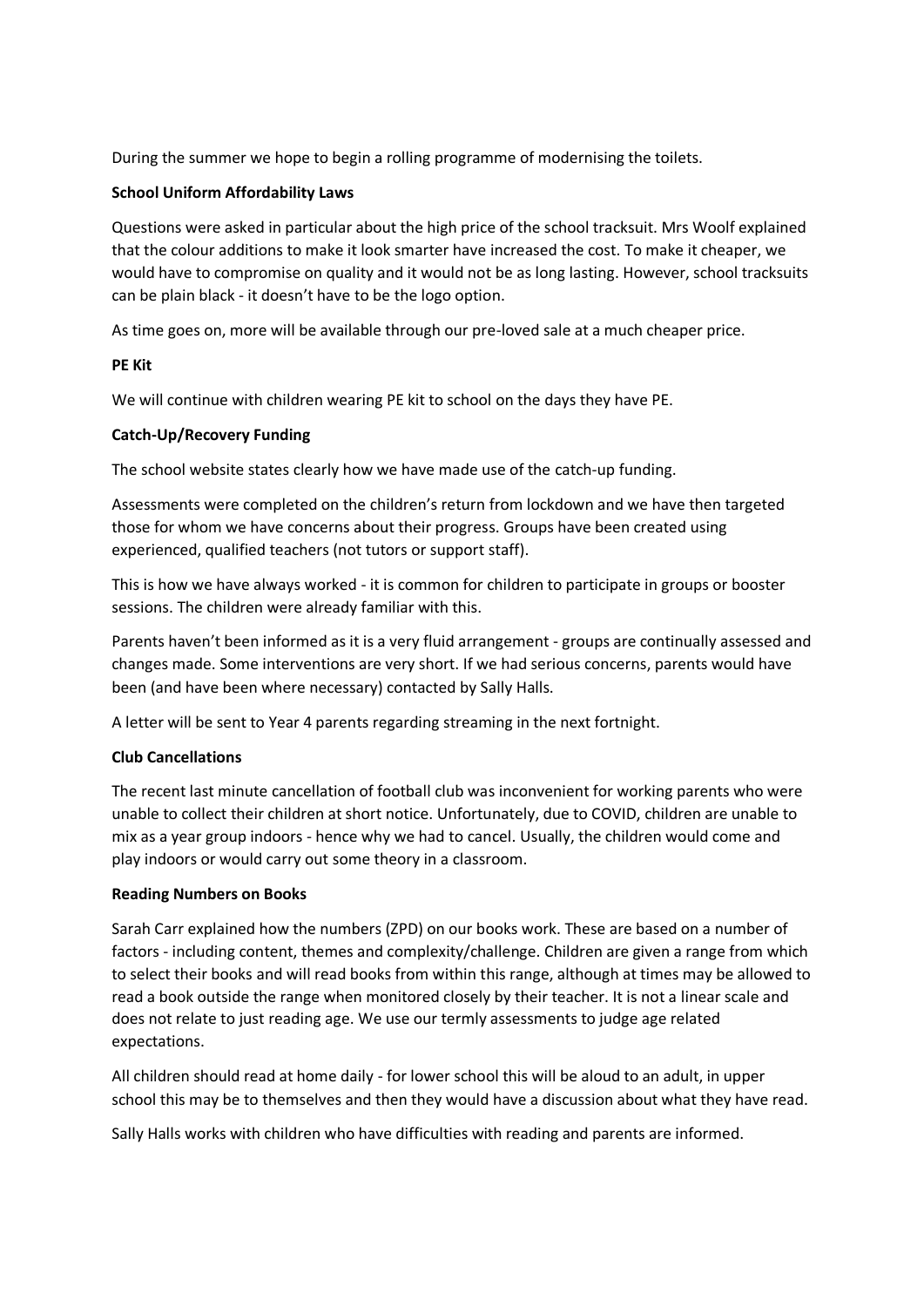### **Girls Football Club**

Girls are welcome at all First Kick football clubs and girls are actively encouraged to attend. There will be a Year 6 football team for girls later in the year.

#### **Lunchtime Supervision Indoors**

It was reported that there were a couple of incidents at lunchtime and the children have said that there was not an adult in the classroom.

This may have been the case - we have two MDAs per year group and each moves between two classes. We are adding further training to ensure vigilance. Teachers are often also in the classroom.

We are currently reviewing our lunchtime arrangements.

## **Walking Bus**

Since School Street has been introduced there have been some parking issues and the question was raised as to whether or not we could reinstate the walking bus.

We were one of the first schools to take part in the scheme several years ago and it gradually died out. This was run by parents - if any parents wish to take this up, they are more than welcome. We do take part in all 'Walk to School' weeks.

## **Outdoor Learning**

The children are given many opportunities for outdoor learning and we are mindful of the fact that we have limited outdoor resources on site. Not as many trips and visits have taken place this school year due to Covid, but there are many opportunities built in to visit the woods, the beach, etc. In Year 5 and 6, children visit Belfairs fields on a weekly basis for PE.

# **11+**

It was reported that some children have said they are feeling additional stress as the 11+ is being spoken about a lot at school. This is most likely children - bookings are now open so it becomes a hot topic at home. Teachers just check the lists to ensure we know who is taking part so that we can send home some papers.

#### **Maths/Spelling Test Results**

Some children are not bringing home their weekly test results in their communication books. We will remind staff about this in our weekly briefing.

### **Maths on Showbie**

It is much appreciated that spellings are now on Showbie - could the weekly maths homework also go on there too? This should be located in the 'homework' folder but we will follow up and ensure that this is happening in all year groups.

# **Bikeability**

It was questioned as to why Bikeability was stopped and whether this could be set up again. We did run Bikeability but it had a huge impact on the curriculum and children were missing out on huge